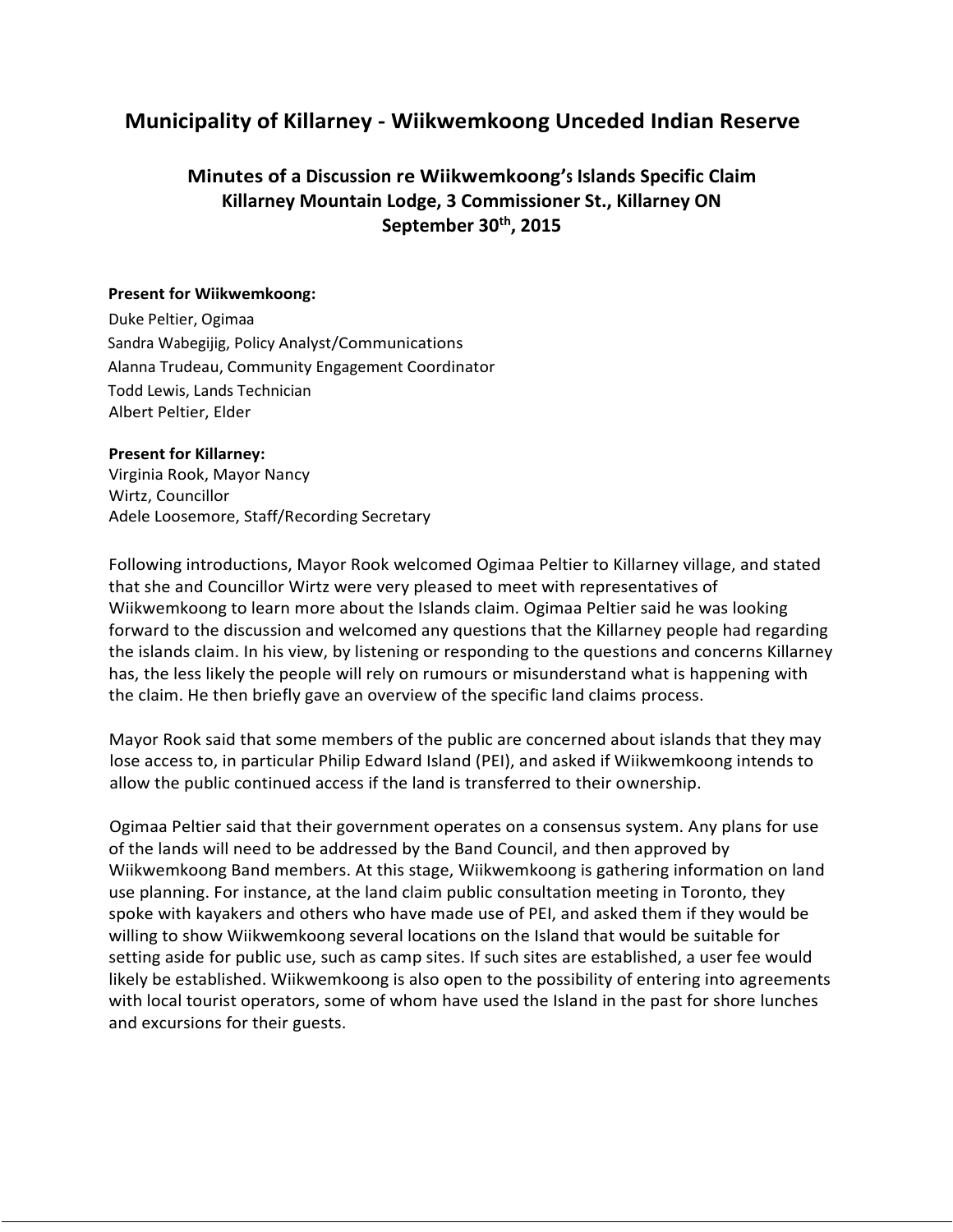Strategy, and he indicated that Wiikwemkoong would be interested in discussing partnerships Mayor Rook provided Ogimaa Peltier with a copy of the Municipality's Economic Development with the Municipality for mutually beneficial economic development project .

 Mayor Rook noted that members of the public have repeatedly stated that First Nations are not required to follow any environmental regulations on their lands, and therefore they are particularly worried about housing that might be built, with inadequate septic systems that leak toxic liquids into the waters.

 Todd Lewis explained that Wiikwemkoong does follow environmental practices with regard to samples in front of waterfront residences/business. The water samples are then submitted to Health Canada for testing. Ogimaa Peltier said that some water samples have also been taken at the Point Grondine Reserve, but a regular annual program is not yet in place there. water quality testing that is conducted annually. They travel around their coastline to take

 Mayor Rook said that she has been told by several people that there is a lot of garbage on Philip Edward Island. Ogimaa Peltier said that they had visited that Island and saw the garbage that had been left along its coast, and also noted that there is very little brush left, since people have used most of it for campfires. He remarked that Philip Edward Island needs to be managed, to reduce the negative effects of such practices.

 Mayor Rook inquired about the possibility of George Island being removed from the proposed land settlement. Ogimaa Peltier stated that it has taken years for these lands to be agreed upon and he did not believe that either party (Wiikwemkoong nor the Ontario government) would reopen those discussions.

 Mayor Rook noted that the Municipality had recently been informed by the Ontario Ministry of Aboriginal Affairs (OMAA) about a strip of Crown land along the coastline of Badgeley Island, which had previously been overlooked by the Province. Mayor Rook inquired about whether or not Wiikwemkoong could make use of that land. Todd Lewis said it appears as though there is enough room on that strip for cottage development.

Mayor Rook shared with Ogimaa Peltier that during the Killarney Public Meeting in September, someone had suggested that the Province consider including part of Killarney Provincial Park in the settlement lands, rather than Philip Edward Island. The person suggested, specifically, the section of Park that includes the Chikanishing Creek, the old Chikanishing village, and the launch ramp, along the south side of Highway 637. It was clarified that the public meeting was held by the Municipality and not OMAA. At that meeting, a brief discussion was held in relation to the number and types of concerns that have been received about the land claim by the Municipality. Ogimaa Peltier also related that the same types of concerns were raised with Wiikwemkoong. It appears that the issues raised in letters received by both governments are very similar, and focus on environmental matters, public access, and land use.